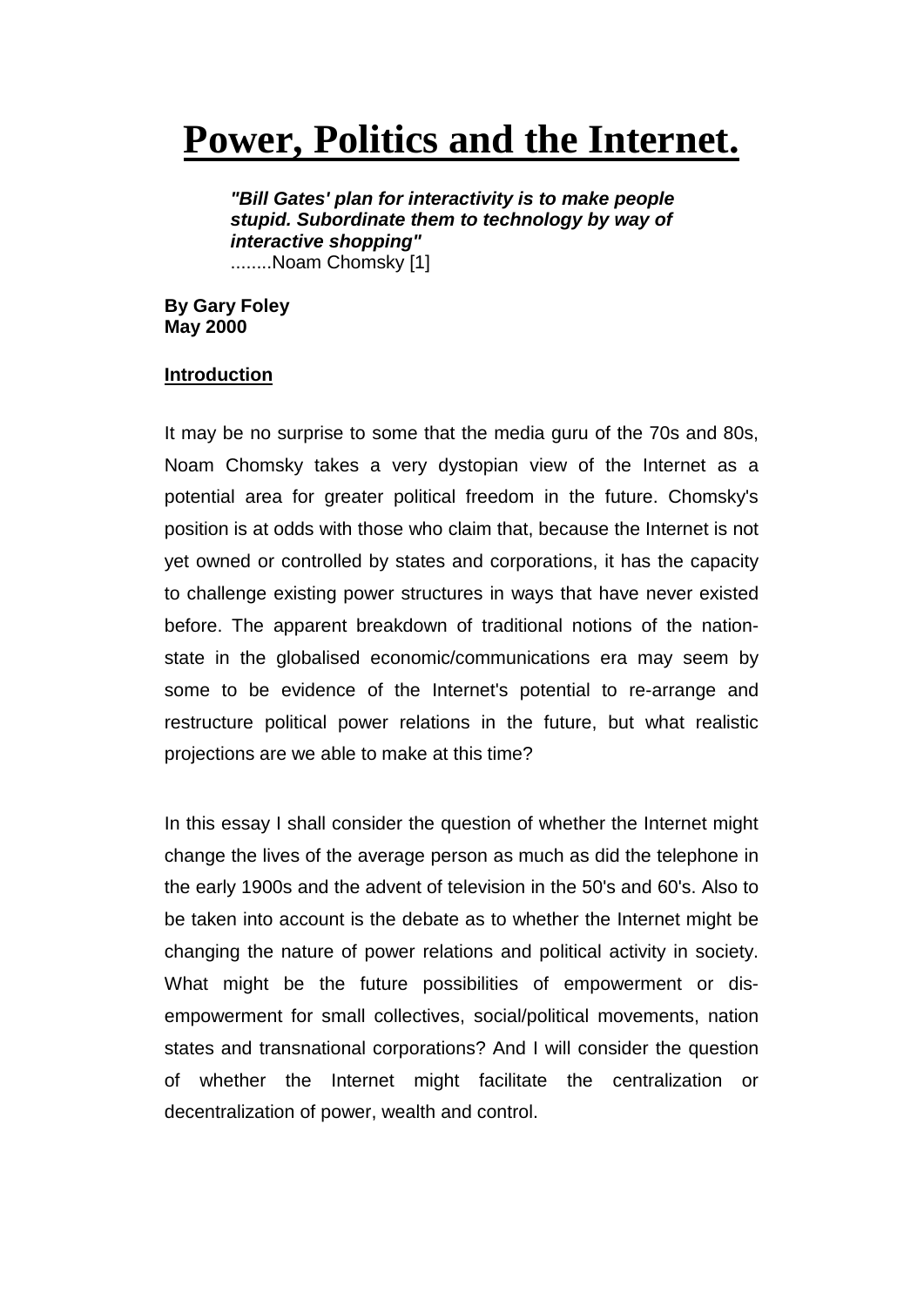Throughout this essay I shall approach these questions from an indigenous perspective and seek to draw conclusions that specifically relate to the future benefits or disadvantages for indigenous communities locally and globally.

## **A Short History of the Internet**

## *"Communication technologies, from alphabets to Internets, have been changing the nature of communities for nearly 10,000 years. We just did not know it until recently."* Rheingold, Howard *[2]*

Literacy was an important development in human history as it represented a time that saw the emergence of abstract thought and linear forms of thinking and expression, as well as a change of perception of time and space. There are said to have been two important shifts in the history of literacy; the first being the evolution from orality to the invention of the alphabet and literacy. Early written communication on stone tablets, clay, wax and stone allowed for information to be stored and read by others at a later date. But, as Lloyd Peppard noted,

*"The storage and transport of information using this early technology was labourintensive, slow, and hence costly. As such, in most societies, it and the information itself, was used and controlled by the rich and powerful."*[3]

This situation of access and control did not really change with the second important historical shift when Gutenberg invented the printing press in the 15<sup>th</sup> century. Whilst information could now be transferred to more people, in more places at a cheaper cost, the storehouses of the literature were libraries which more often than not were accessible only to the powerful or the clergy. Around the same time, as Howard Rheingold argues, the advent of the newspaper helped to undermine a certain kind of local community as people began to *"identify with other people who were not geographically adjacent"*.[4] Rheingold suggests that separation from tradition and the invention of a new, more abstract kind of relationship among people (which he called 'virtual') was made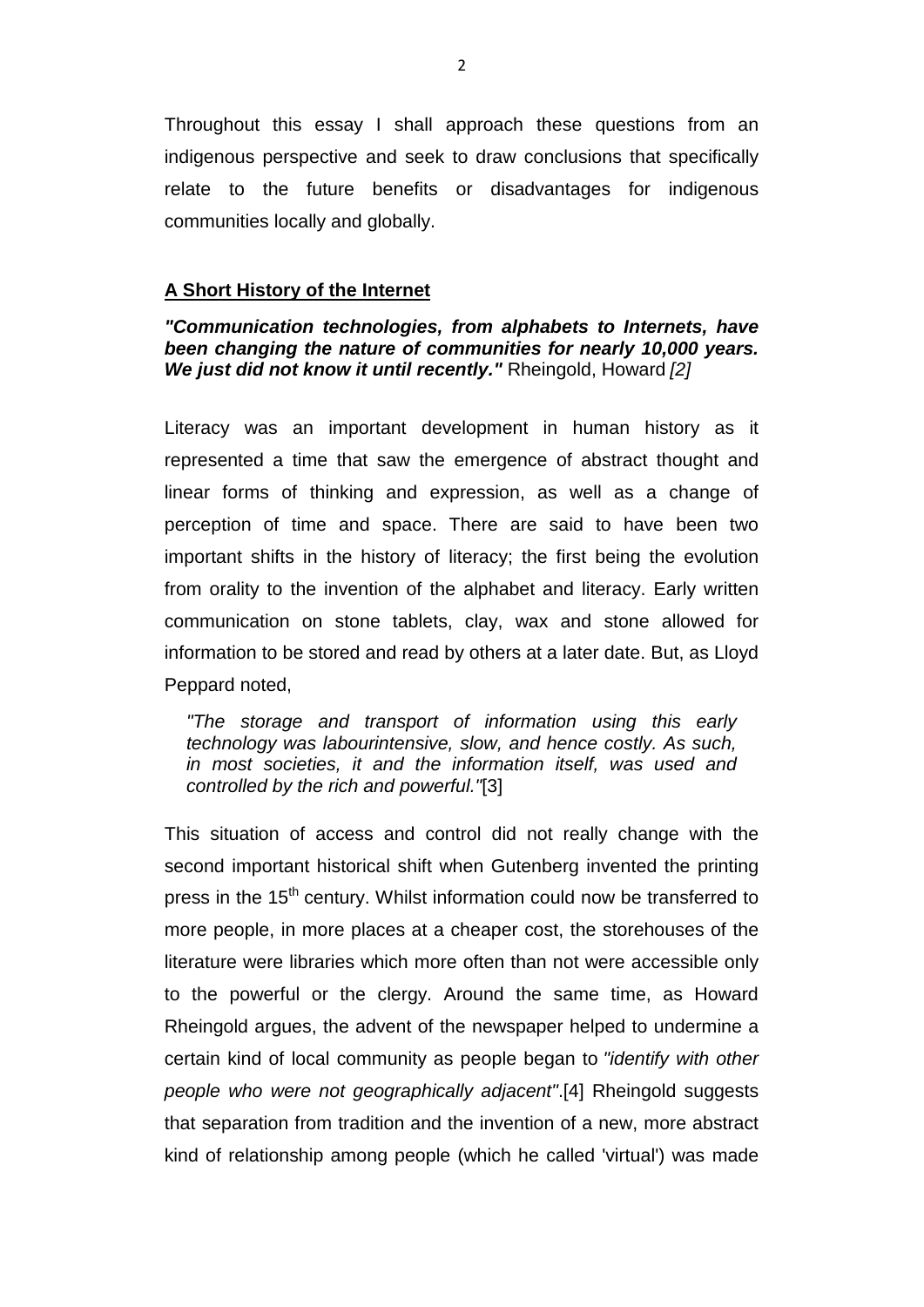possible by the printing press.

Later development of newspapers and magazines resulted in a concentration of ownership and thus power in the hands of relatively few. Rheingold argues that the trend over the past five hundred years since the Gutenberg revolution has been toward the democratization of information and communication technologies. He claims, *"That which had been the exclusive private property of powerful elites became the public social capital of populations"*.[5] To some this might be debatable given the dominance of the Packer and Murdoch families in Australian media ownership today, but the essence of his point about democratization is valid.

In the early part of the 20th century the invention of radio and television greatly accelerated the dissemination of information albeit in a form that was mostly one-way, thus again proportioning a significant power in the hands of the wealthy owners of recording and broadcasting technology. At the same time, as Silverstone has noted, an illusion was being created whereby the populace of western nations were being induced into believing that the new electronic communications systems, like the telephone and television,

*"liberate our domesticity from its dependence on physical location and enhance our social and cultural freedoms by enabling us, as active consumers and users, to create our own distinct and meaningful cultural identities."* [6]

This is a contested proposition when extrapolated to the new computer technologies, which began to develop when the U.S. defense agencies sought to create a system to make the U.S. military's weapons systems less vulnerable to attack. By the late 1960s the military set about ensuring the safe transport of data between huge mainframe computers at different strategic locations by creating unlimited alternate communication routes in case of bomb attack. In doing so they decentralized the system and thus ensured that the destruction of any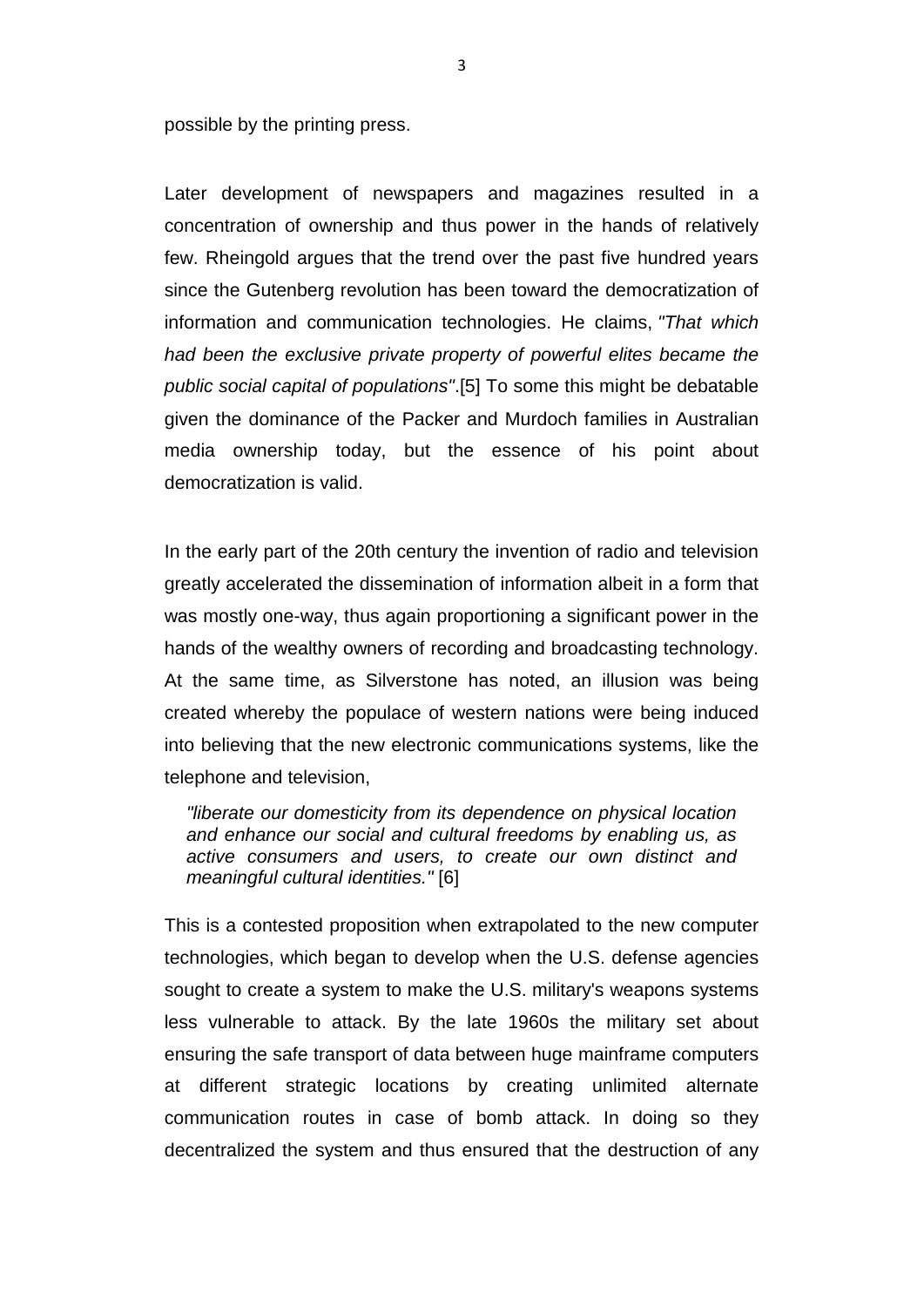single computer would not disable the total network.

In 1969, the U.S. Department of Defense's Advanced Research Projects Agency (ARPA) created the Internet. Initially called "ARPA" or "ARPAnet," it was related to security and defense. ARPAnet used myriad connections to link together four mainframe computers; at Stanford Research Institute, the University of California at Los Angeles, the University of California at Santa Barbara, and the University of Utah; so that if one node were destroyed, information would continue to flow among the others over alternate paths. The technology that made this possible was a new concept called packet switching, which enabled data to be segmented into chunks or " packets" of one to 1500 characters for random transfer to their ultimate destination. This allowed for the same line to be shared by multiple users.[7]

By 1986 another U.S. government agency, the National Science Foundation (NSF) had established a network called NSFnet which enabled academia to access new and increasing networks between academic institutions and the NSF supercomputers. Throughout the 1980's, technological advances in computer hardware and software made powerful computers more accessible to the public. Better communications systems allowed more computers to link to the network. Still, during this period, computers on the Internet numbered only in the hundreds and, for the most part, were used primarily by government and scientific researchers.[8]

In 1964 IBM had invented the term *word processing* to describe a brand of typewriter which used a magnetic tape to store pages of text,[9] and in 1981 the same corporation 'persuaded business that computerized spreadsheets would increase productivity. It wasn't long before word processing software and personal computers (PC's) brought the possibilities of the new technology into the domestic space. In 1996 figures supplied by the Internet Business Center put the number of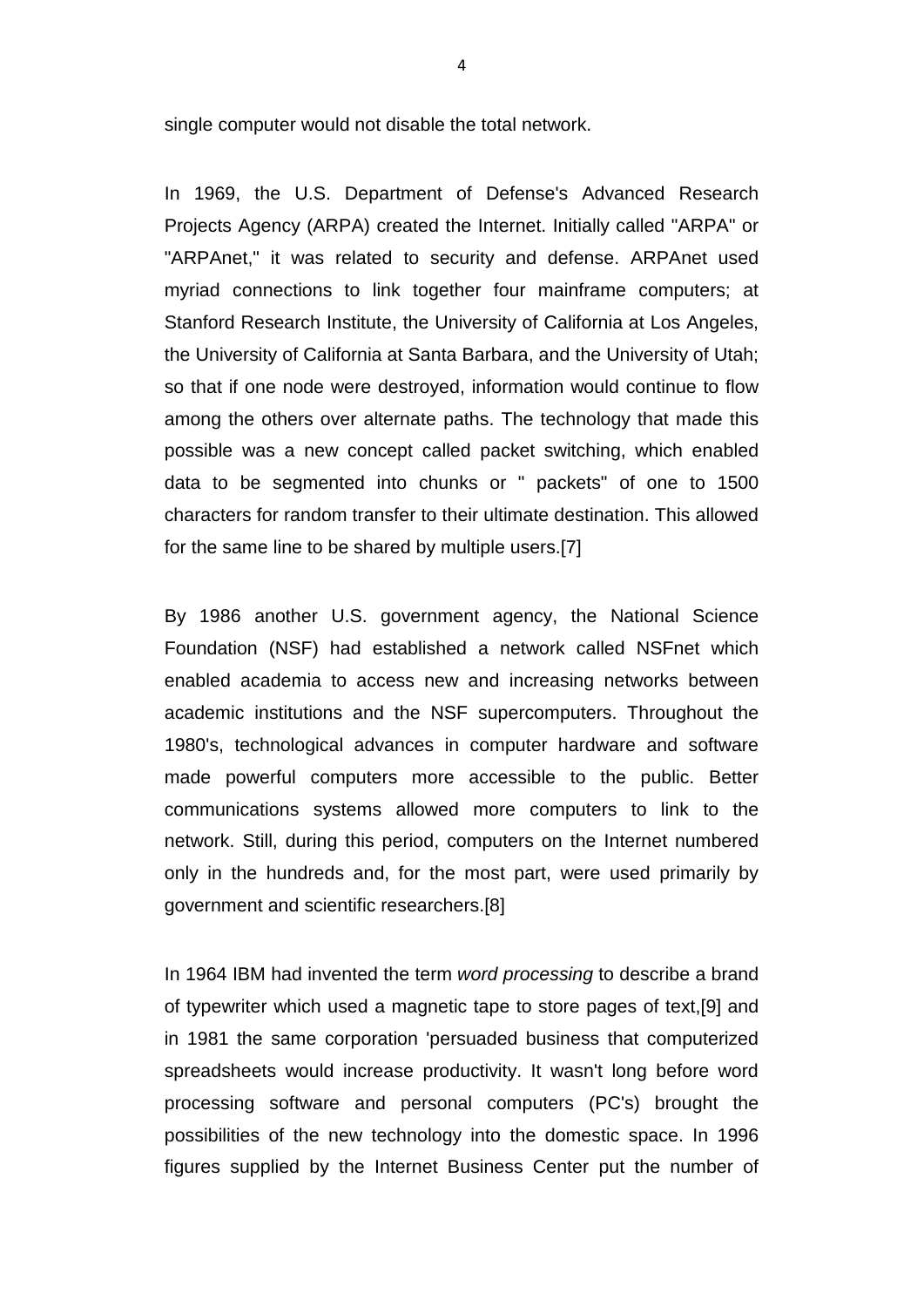potential direct consumers of electronic information at 22.6 million; for those who could at least send and receive email, they estimated a figure closer to 35 million. Today, no one knows the number of individuals connected to the Internet, but nine months ago Howard Rheingold has put the figure as 200 million.[10]

Silverstone observed that western domesticity is the product of interrelated social and cultural processes in which media and information technologies have been intricately involved. One suspects that this will remain the case albeit possibly in future in ways we cannot imagine yet. So the Internet has evolved into a *"vast collection of computers linked to networks within larger networks spanning the globe - a huge anarchic, self-organising and relatively unpoliced system"*.[11] And whilst we may get excited about the potential for new spaces and cyberplaces, we should not forget that even as recently as fifteen years ago computers were still largely the province of science, engineering, business and the military. The speed with which this new communications technology has become part of our lives is remarkable. As we try to keep pace with new developments, let alone the extraordinary possibilities and potential, the question arises whether we should be concerned about, and conscious of, the implicit and explicit dangers and threats to our freedom of expression.

#### **The Internet: Access and Power**

# *"All communication media, not just the Internet-enabled kind, are inherently political."* Howard Rheingold [12]

One of the major problems in conceiving the possibilities of the Internet communications 'revolution' in the manner of its most ardent advocates, is in the obvious disparity of access to the basic technology for most people on the planet. The reality today is that the Internet is largely a resource *"available only to multinationals, governments, armies, and the elite"*.[13] In the United States of America, currently the major consumer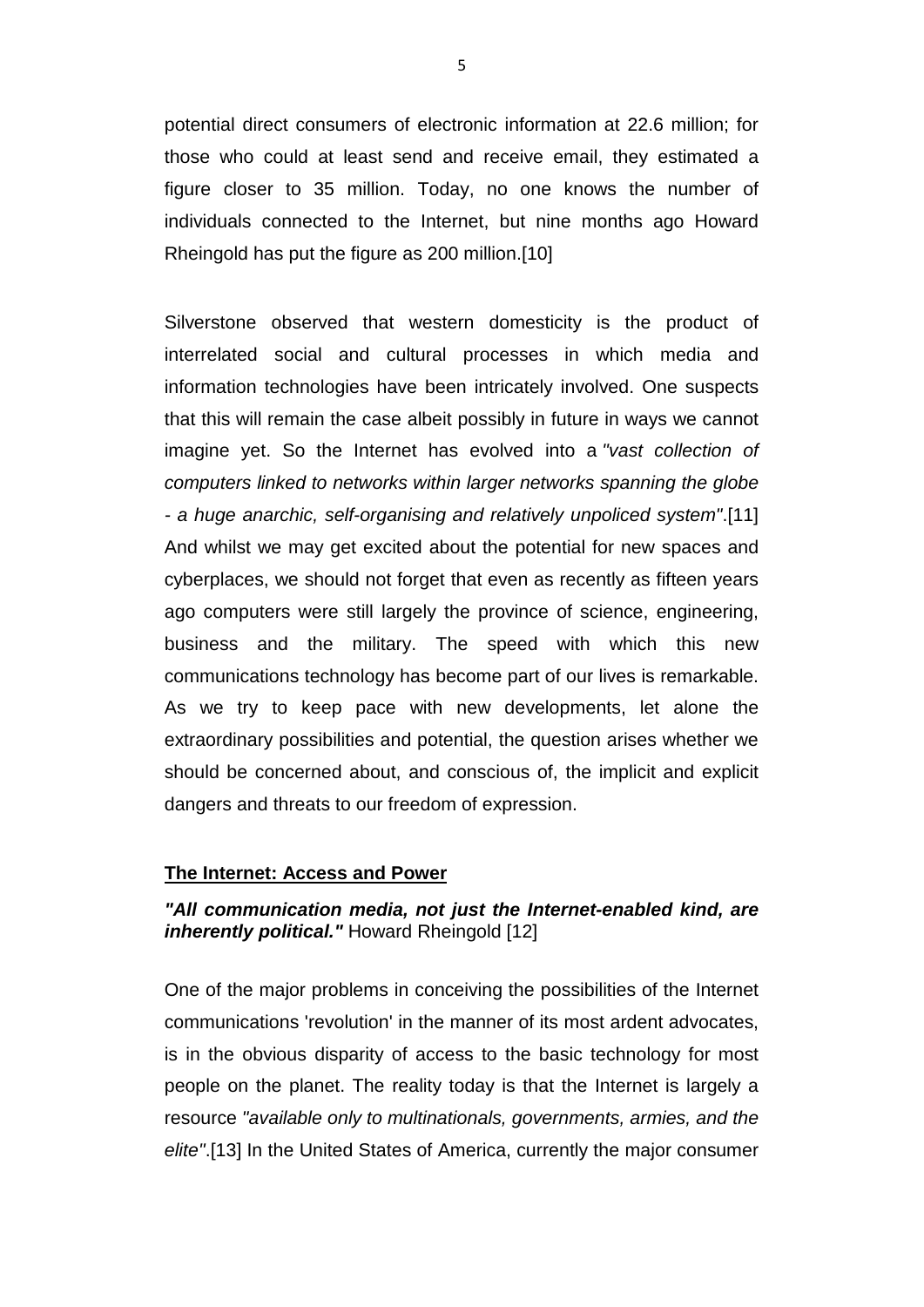of information technology, according to the 1993 US Census, only 16% of blacks and 15% of hispanics had access to a computer at home, and only 15% of households with an annual income of less than \$20,000.[14] Joseph Lockard summed up the inequity when he noted,

*"Access to cyberspace is effectively divided between self-financed, and unprotected non-access. Private access requires significant disposable income to cover computer capitalization and the continuing outlays of phone bills, repair of maintenance-intensive equipment, and periodic recapitalization. For those whose employers pick up the tab, the cost arrives in the form of hierarchical workplaces and limited personal autonomy on the networks."* [15]

In Australia, despite popular mythology of an egalitarian society, in 1996 the top 20% of wealth holders owned 72% of the wealth of the nation, and the top half of the populace owned 98.4% of the total wealth which, as Frank Stilwell points out, doesn't leave much for the other half.[16] Furthermore, accessibility is determined by more than just race and class, in that, of the 4,290 million inhabitants aged 15 and over on our planet in 2000, almost 1 billion (or 21.8%) will be unable to read or write.[17] These statistics clearly indicate that access to the new technologies is very dependent on whether you belong to the affluent, literate, white community in an advanced western nation. With such extensive exclusion in global terms, one might think that the situation would be hopeless for the poor, dispossessed and disadvantaged to connect and/or get their message out.

Yet it is precisely the opportunities created by the world wide web that has enabled scores of otherwise voiceless struggles to be heard, sometimes in spectacular ways, as in the creative and effective use of the Internet by the Zapatistas in the Chiapas region in Mexico in their 1995 revolt.[18] Furthermore, extensive use of the Internet by indigenous groups around the world to not only project news of their struggles and their ideas and philosophy, but also to connect up with fellow indigenous peoples around the globe and share experiences and aspirations. So, the question may not be whether the poor and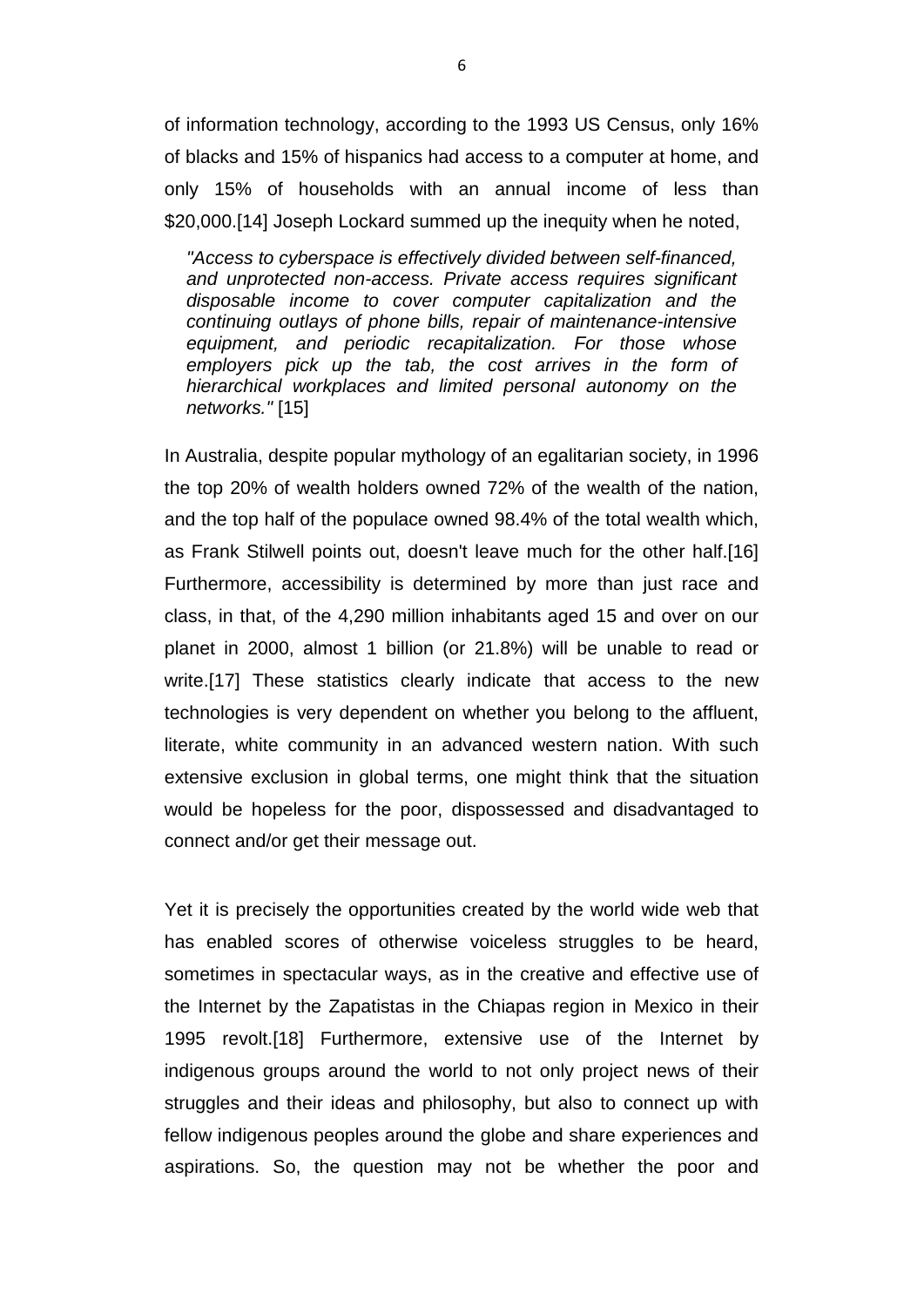dispossessed and disadvantaged actually have the resources to purchase the hardware, but rather it might be a question of how creative people might be in gaining access (through educational institutions and community organisations etc) and technical and aesthetic production of online content.

If one considers the element of access through schools and community organisations then 52% of blacks and 52% of hispanics in America in 1993 had access to computers.[19] This figure would be considerably higher today both in the United States and Australia, so to a certain extent the disadvantaged in western nations do at least have the possibility of access. This still leaves the great mass of people in underdeveloped countries who struggle to merely survive on a daily basis, let alone ponder the inconceivable luxury of an Internet chat line connection.

In the final analysis, Internet access is a luxury enjoyed only by a minute percentage of the human populace, but it might be worth remembering that similar things were said about television less than twenty years ago, and consider the predominance of television in virtually all parts of the world today. Are we able to confidently state at this moment in time that a similar level of utilization of computer technology will not be possible in the future, especially if the product becomes cheaper with new advances?

#### **Political Possibilities, Limitations and Dangers**

*"We don't stop with asking what a tool does. We ask about what kind of people we become when we use it."* Amish man [20]

One of the most attractive attributes of the Internet for political activists would be its ostensibly uncontrolled nature. The fact that the Internet is able to render irrelevant the laws and controls of nation-states, and the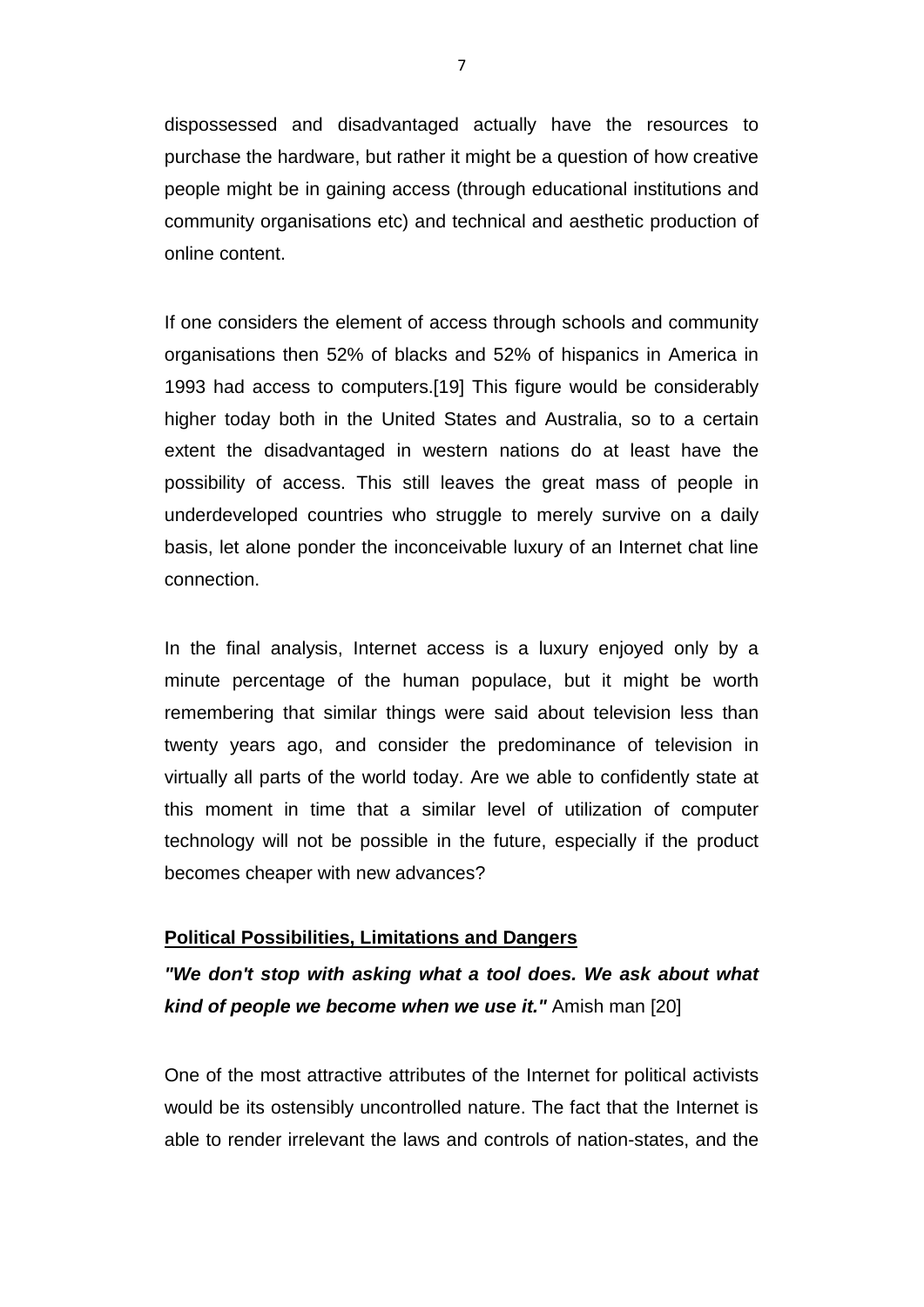essentially 'anarchic' quality where there can be genuine freedom of expression are qualities that attract those who have been voiceless in the past. The range of groups active on the Internet vary from feminists and environmentalists to indigenous and liberation struggles to right wing extremists and white power advocates. Every conceivable group of like-minded people on the planet is theoretically able to connect and communicate with their fellow-travellers. Furthermore, the global nature of the Internet means that for minimal outlay political activists now have the whole world as a potential audience for their propaganda via web sites, e-mail and discussion groups.

It is interesting that the erosion of the public sphere by the advent of the Internet and its utilization by political activist groups has coincided with a general disillusionment with the mainstream political process in most major western nations. Political activist campaigns have been conducted far more successfully than mainstream political party attempts so far. Compare the successful anti-Mcdonalds campaign,[21] or the Zapatistas successful utilization of the Internet in 1995, with the miserable failure of Jeff.com during the last Victorian election campaign. But with the rise of global corporations and increasing major corporate interest now being shown in the Internet, we can expect more sophisticated campaigns, both political and commercial. Whether these major corporate interests (including Australia's Packer and Murdoch family empires) are able to ultimately impose their commercial muscle to gain control and censorship over the system remains of concern for the future.

That global corporations should seek to turn the Internet into a worldwide vehicle for consumption and commerce should not be a surprise. After all, the Internet's predecessor, television, helped dramatically expand consumerism and repressive, patriarchal notions of domesticity in Australia and the U.S. in the 50s and 60s, so we should not be surprised when the same newspaper and television dynasties today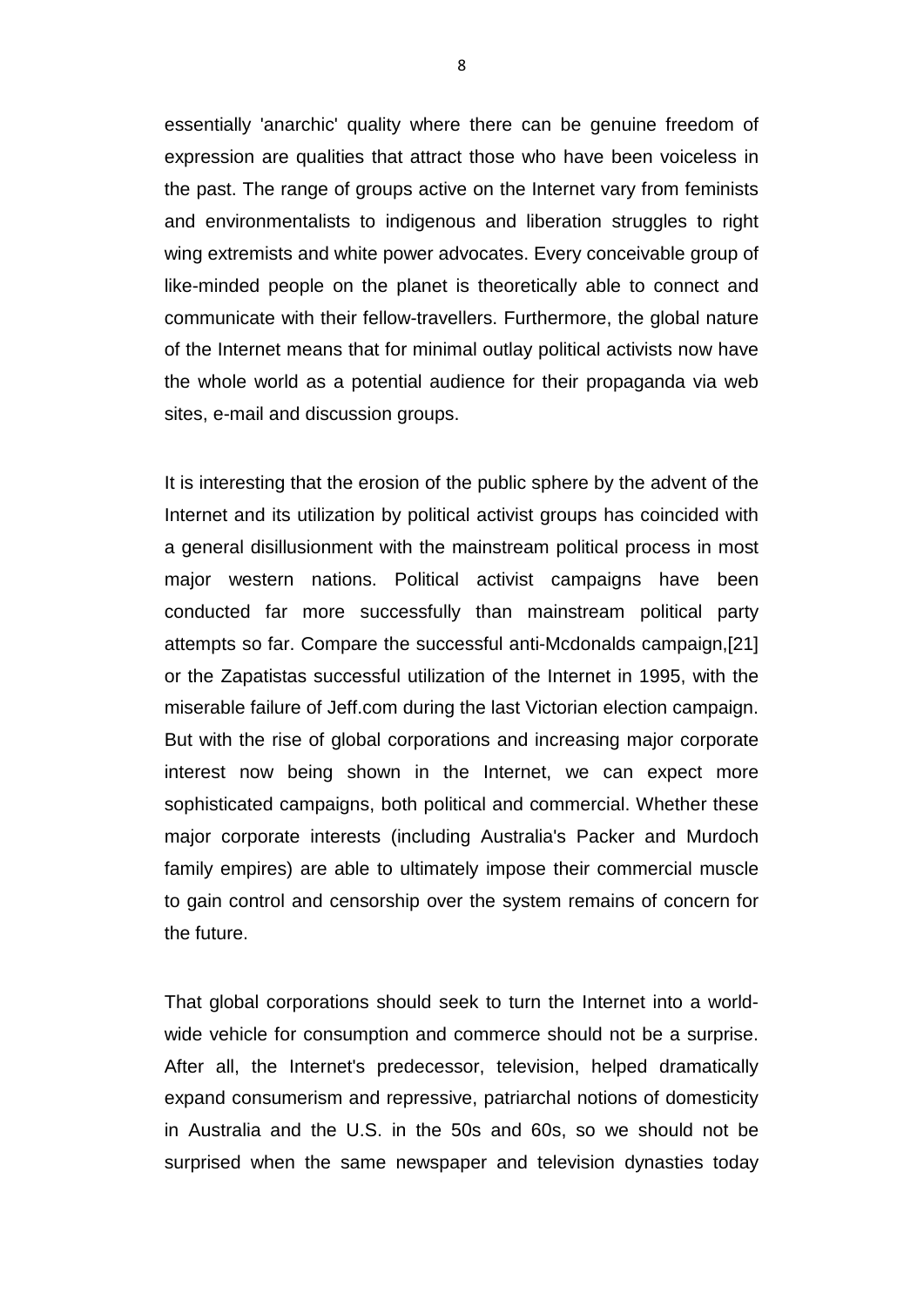seek commercial domination of the Internet.[22]

Therefore one of the major threats to the ultimate independent nature of the Internet might be posed by the major commercial imperatives of the new global corporate interests with incredible wealth and power. Others, like Howard Rheingold, believe,

*"Structurally, the Internet has inverted the few-to-many architecture of the broadcast age, in which a small number of people were able to influence and shape the perceptions and beliefs of entire nations. In the many-to-many environment of the Net, every desktop is a printing press, a broadcasting station, and place of assembly. Mass-media will continue to exist, and so will journalism, but these institutions will no longer monopolize attention and access to the attention of others."* [23]

Furthermore, BBC Online last year published online a *Manifesto for local online communities*, subtitled, "Making sure the Internet is for everyone" which argues that all citizens, regardless of economic circumstance should be able to share the benefits of the 'Information Age'.[24] The manifesto outlines the manner in which this might be achieved through local community technology centres placed in public libraries and community organizations, and is exclusively concerned with democratization of resources in a western European style of community. Therein rests a significant weakness for those who try to advocate cyber-egalitarianism. They invariably talk in terms of their own cultural and socio-economic experience in western society, thereby excluding possibilities for the greater part of the global populace.

That is not to dismiss potential solutions to address inequity in countries such as Austalia, England and America, as proposed by groups such as BBC Online as invalid. Indeed, programs that seek to overcome inaccessibility because of economic inequality are desperately necessary in a place like Australia if we are to see a broad cross section of the community share in the social, economic and political benefits that might be gained from the 'Information Age'. But access to the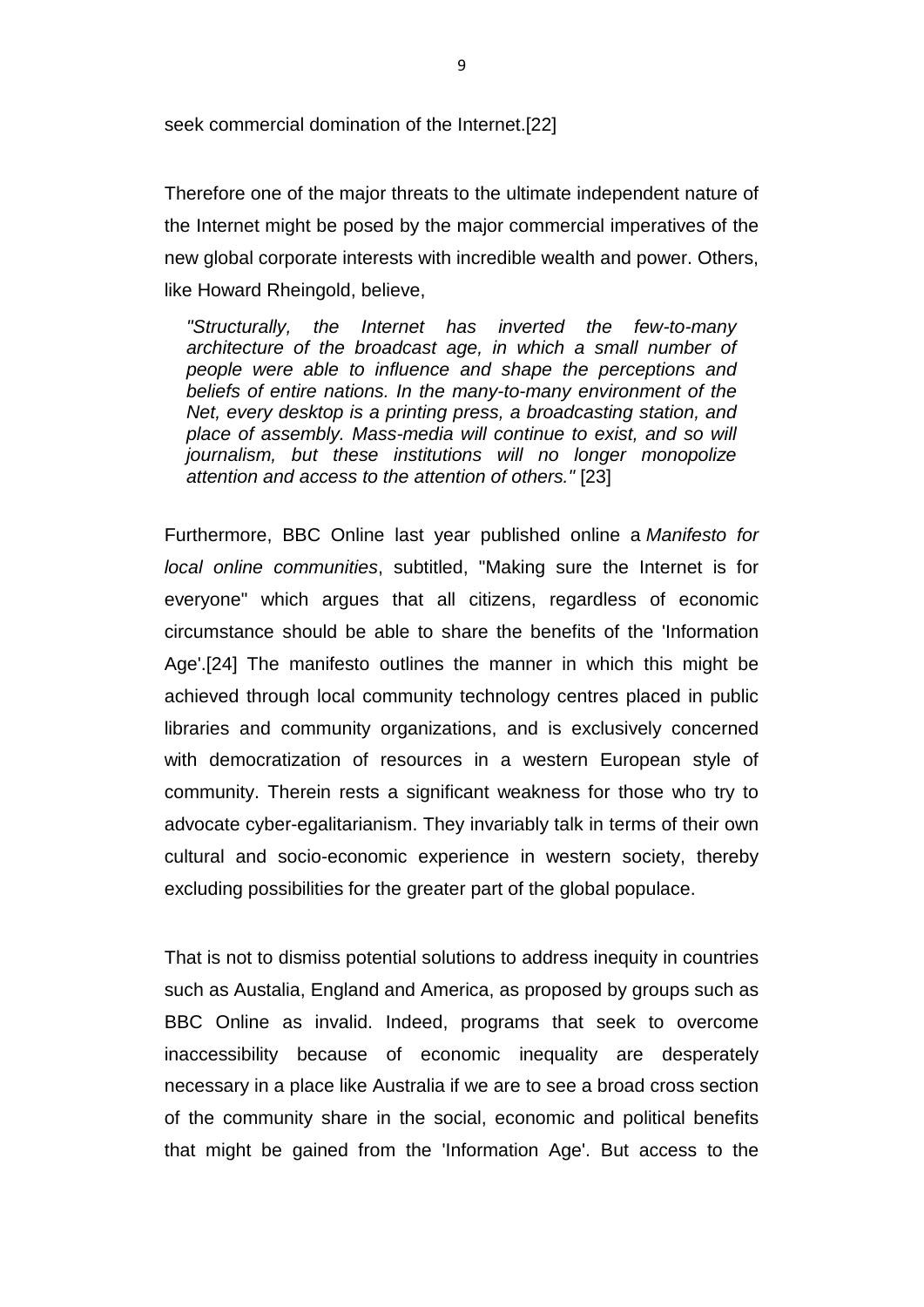Internet is a problem that can be overcome relatively fast in Australia. In most Melbourne newsagents today one can buy the equivalent of a phone card to gain access, and computer ownership is soaring. Once one has access there is a multitude of ways to explore and find expression on the 'net'.

This is where one can be reassured that the global corporations and nation- states will not be able to get it all their way. Once on-line the individual user is able to utilize a vast range of information resources, from finding out on a web-cam what the surf is like at Bondi, to trading stocks or connecting with a myriad of political, social, sexual, sporting or other bodies to share information and knowledge. Howard Rheingold, in his essay *The New Interactivism: A Mainfesto for the Information Age*, provides a small sample of some of the possibilities for political activists on-line in the United States with 'profit-making and nonprofit enterprises that are experimenting with different tools for citizen empowerment.'[25]

In addition to mainstream sites such as the above there is also the vast array of discussion groups and forums available through Usenet and Freenet, which to Hauben are examples of the contemporary electronic practice of the uncensored accessible press.[26] Consequently, given previous examples of creative use of forums and websites by indigenous, environmentalist and grass-roots political movements, it seems at this point that the freedom of the Internet is alive and healthy.

### **Conclusion**

*"The issue is not just who can use computers and the Internet; it is where do these electronic pathways lead."* - Manifesto for local online communities [27]

The above quote seems to me to summarize the question we need to ask at this stage of the history of the Internet. If we can regard the powerful global capitalist corporations as 'paper tigers' which, despite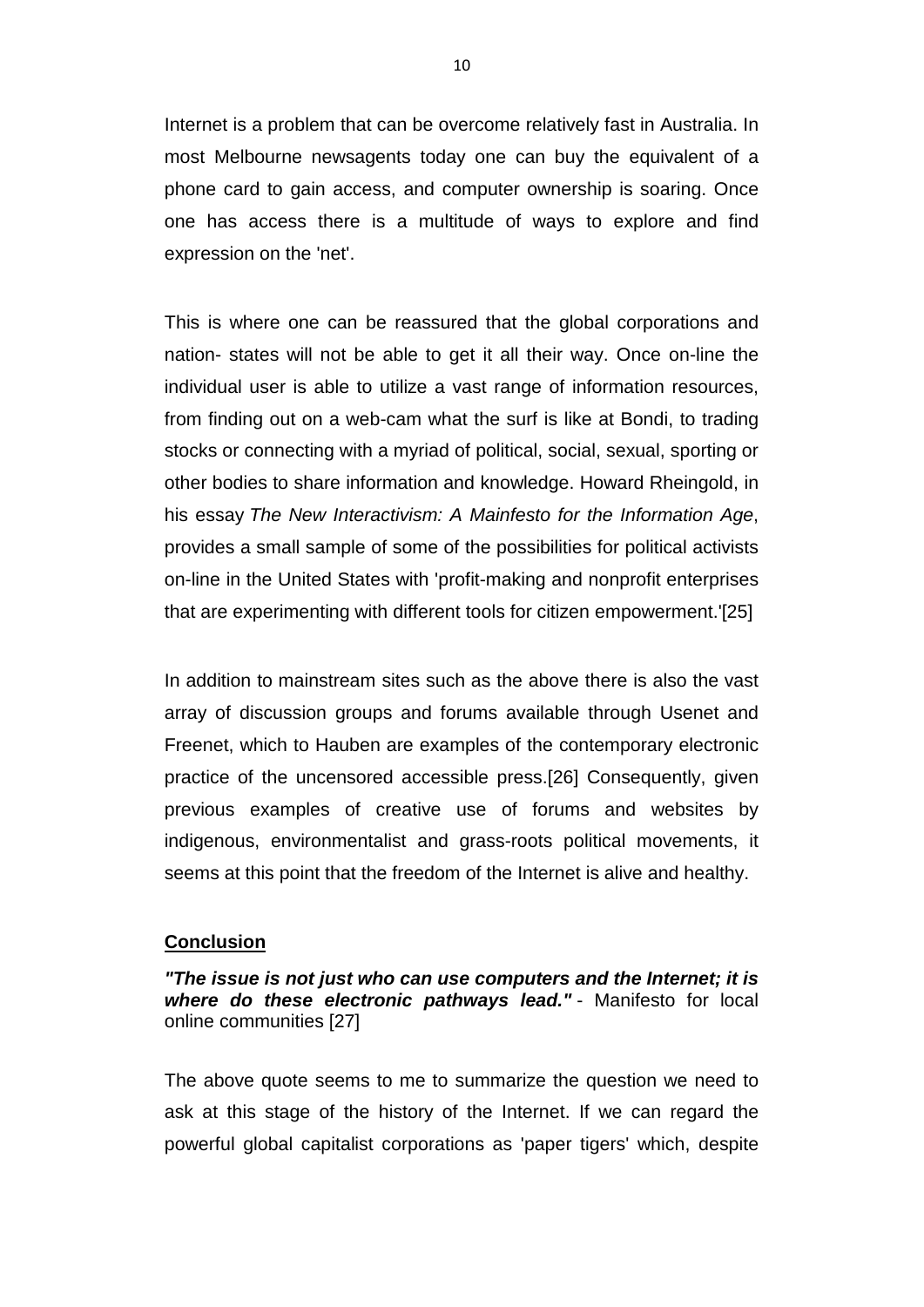their intense desire to do so, are unable to 'own' the Internet, and if we might disregard the present inequities in on-line access, we should turn our attention to the question posed by the Amish man to Howard Rheingold, *"We don't stop with asking what a tool does. We ask about what kind of people we become when we use it."*

We should remember that the Gutenberg's printing press resulted in a fundamental change in the way in which people in Europe related to each other, and of the concept of community. This change in part contributed to notions of nation-states and imperialism, the results of which transformed the socio-economic and political shape of the world. In our enthusiasm for the potential of the Internet to change our lives, we should be wary of the more subtle alterations in our sub-conscious and our attitudes to each other as human beings. The internet might open up vast social and political possibilities for most, and thereby further empower the historically voiceless at the expense of the historically powerful, but it also has the capacity to make its most ardent advocates more anti-social in the 'real' world.

There is no doubt in my mind that if the Internet continues to develop in the manner it has to date, the prospects look good for a broader decentralization of power and control in both local and global communities. As a dispossessed indigenous person I can only welcome such a development if my community is able to have some control over our interaction with this new technology. With a new generation of Aboriginal activists who acquire the new skills whilst at the same time being alert for the cultural shifts in attitude that might compromise their 'Aboriginality', the future looks bright for our struggle for justice.

**Gary Foley ©May 2000**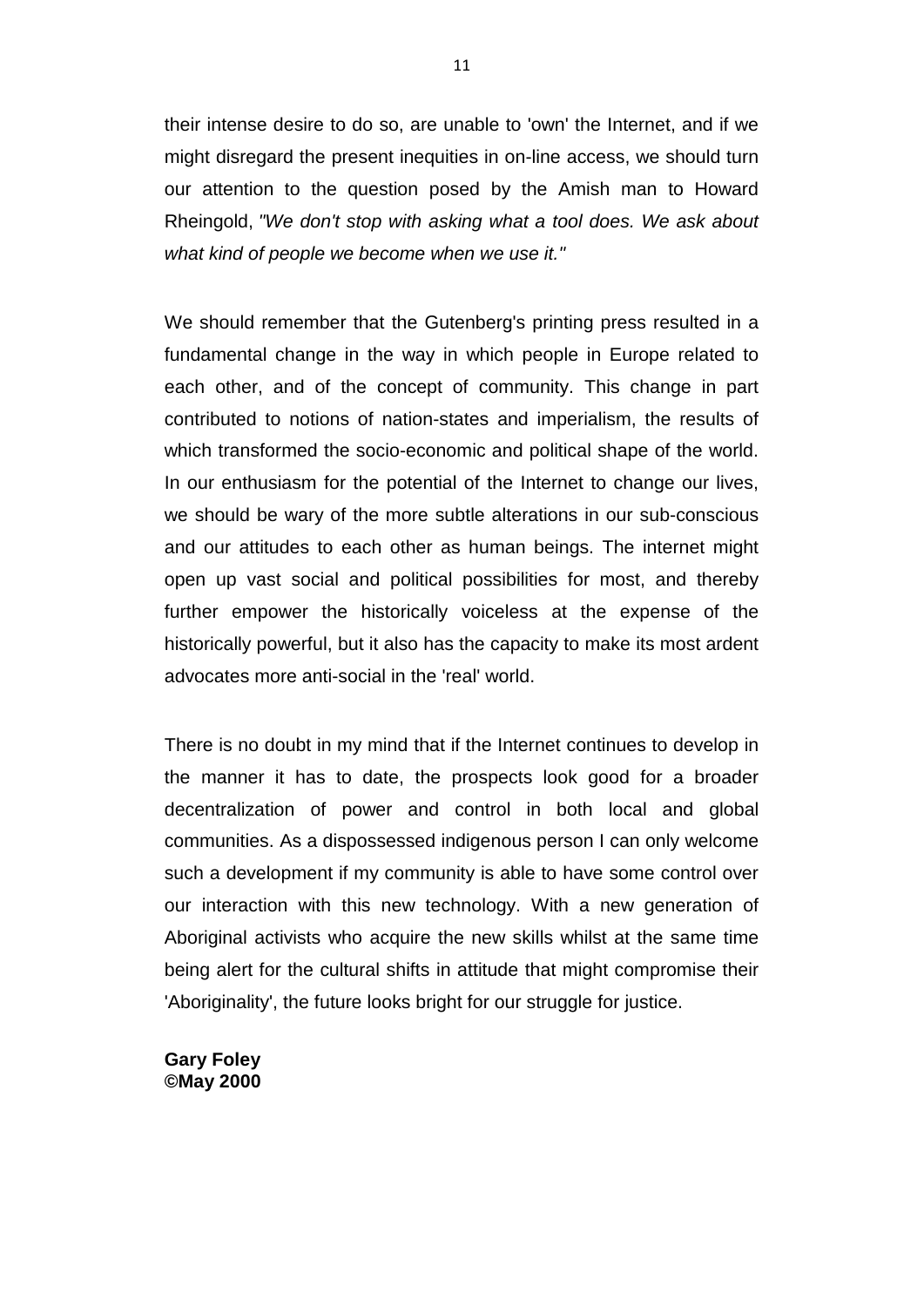## **Notes**

[1] Chomsky, Noam et al, 'Manufacturing dissent', *21C*, 2, 1995.

[2] Rheingold, Howard, "Technology, Community, Humanity and the Net", at, 1999.

[3] Peppard, Lloyd, Information Technology and Society: Issues of Control and Choice, 1993 at

[4] Ibid., Rheingold."Technology, Community, Humanity and the Net"

[5] Rheingold, Howard, 'The New Interactivism: A Manifesto for the Information Age' at , 1999.

[6] Silverstone, Roger, 'Future Imperfect: Information and Communication technologies in Everyday Life', in Dutton, William, ed, *Information and Communications Technologies: Visions and Realities*, New York:Oxford University Press, 1996, p.223.

[7] Leiner, Barry et al, A Brief History of the Internet, at, 1997. [8] Ibid.

[9] Heim, Michael, The Metaphysics of Virtual Reality, New York, Oxford: Oxford University Press, 1993.

[10] Rheingold, Howard, 'The Addiction Addiction', 1999, at.

[11] Kitchin, Rob, *Cyberspace: The world in wires*, Chichester: Wiley, 1988, pp. 3-4.

[12] Rheingold, Howard, 'The New Interactivism: A Manifesto for the Information Age' at , 1999.

[13] Willet, Giles, 'Global communication: a modern myth?', 1997, at

[14] US Census table in, Silverstone, Roger, 'Future Imperfect: Informatio and Communicatio technologies in Everyday Life', in Dutton, William,

ed, *Information and Communications Technologies:Visions and Realities*, New York:Oxford University Press, 1996, p.230.

[15] Lockard, Joseph, "Progressive politics, electronic individualism and the myth of the virtual community', in David Porter, ed, *Internet Culture*, New York: Routledge, 1997, p. 220.

[16] Stilwell, Frank, *Economic Inequality: Who gets What in Australia*, Sydney:Pluto Press, 1993, p. 22.

[17] UNESCO 1990, Compendium of statistics on illiteracy, Paris: Division of Statistics on Education, Staistical reports and studies no. 31., 1990 edition. [18] See, Castells, M. *The Power of Identity*, Oxford: Basil Blackwell, 1997., and Cleaver, H., 'The Chiapas Uprising', *Studies in Political Economy*, 44, 1994, pp.141-57.

[19] US Census table in, Silverstone, 1996, p.230.

[20] Old Amish man, talking to Howard Rheingold, 1998, at

[21] See, < http://www.mcspotlight.org/>

[22] See, Silverstone, Roger, 'Television and a Place Called Home', *Television and Everyday Life*, New York & London: Routledge, 1992.

[23] Rheingold, Howard, 'Community Development In The Cybersociety of the Future', BBC Online, at , 1999.

[24] BBC Online, 'A Manifesto for local online communities', at , 1999. [25] Rheingold, Howard, 'The New Interactivism: A Manifesto for the

Information Age' at , 1999.

[26] Hauben, Michael, 'The Computer as a Democratizer', *The Amateur Computerist*, v.4 n.2-3. [27] BBC Online, 'A Manifesto for local online communities', 1999.

## **Bibliography**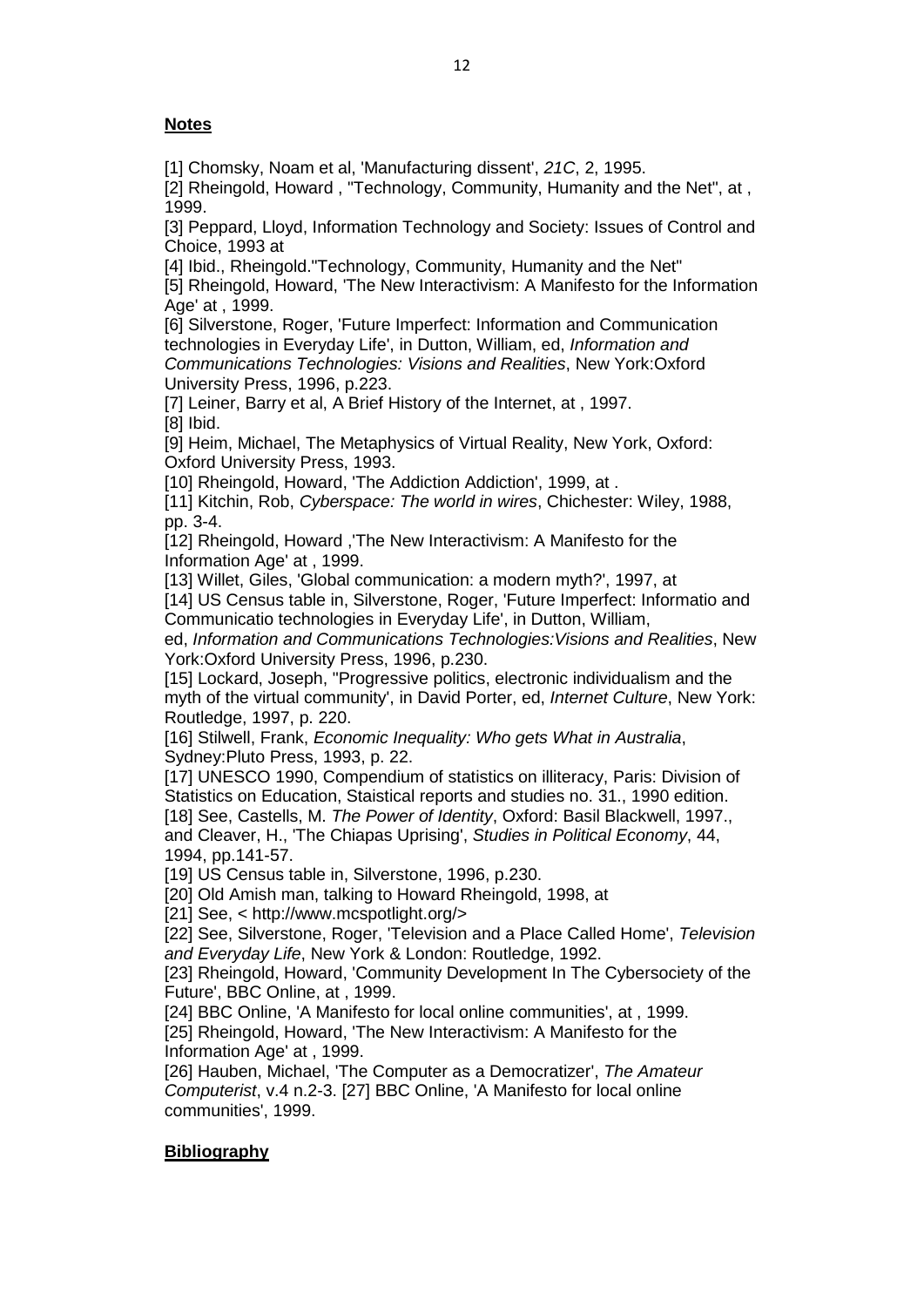BBC Online, 'A Manifesto for local online communities', at <http://www.partnerships.org.uk/cyber/manifest.htm >, 1999.

Castells, M. *The Power of Identity*, Oxford: Basil Blackwell, 1997., and Cleaver, H., 'The Chiapas Uprising', *Studies in Political Economy*, 44, 1994.

Chomsky, Noam et al, 'Manufacturing dissent', 21C, 2, 1995.

Hauben, Michael, 'The Computer as a Democratizer', *The Amateur Computerist*, v.4, n.2-3.

Heim, Michael, *The Metaphysics of Virtual Reality*, New York, Oxford: Oxford University Press, 1993.

Kitchin, Rob, *Cyberspace: The world in wires*, Chichester: Wiley, 1988.

Leiner, Barry et al, *A Brief History of the Internet*, at [<http://www.isoc.org/internet-](http://www.isoc.org/internet-%20history/brief.html) history/brief.html >, 1997.

Lockard, Joseph, "Progressive politics, electronic individualism and the myth of the virtual community', in David Porter, ed, *Internet Culture*, New York: Routledge, 1997.

Peppard, Lloyd, *Information Technology and Society: Issues of Control and Choice*, 1993 at <http://post.queensu.ca/~peppardl/>

Rheingold, Howard, 'Community Development In The Cybersociety of the Future', BBC Online, at <http://www.partnerships.org.uk/bol/howard.htm>. 1999.

Rheingold, Howard , "Technology, Community, Humanity and the Net", at <http://www.intellectualcapital.com/issues/issue225/item4242.asp>, 1999.

Rheingold, Howard, 'The Addiction Addiction', 1999, at <http://www.theatlantic.com/unbound/citation/wc990909.htm>.

Rheingold, Howard, 'The New Interactivism: A Manifesto for the Information Age' at <http://www.voxcap.com/anon/c8368/cover.dhtml> , 1999.

Silverstone, Roger, 'Future Imperfect: Information and Communication technologies in Everyday Life', in Dutton, William, ed, *Information and Communications Technologies:Visions and Realities*, New York:Oxford University Press, 1996.

Silverstone, Roger, 'Television and a Place Called Home', *Television and Everyday Life*, New York & London: Routledge, 1992.

Stilwell, Frank, *Economic Inequality: Who gets What in Australia*, Sydney:Pluto Press, 1993.

UNESCO 1990, Compendium of statistics on illiteracy, Paris: Division of Statistics on Education, Staistical reports and studies no. 31., 1990 edition.